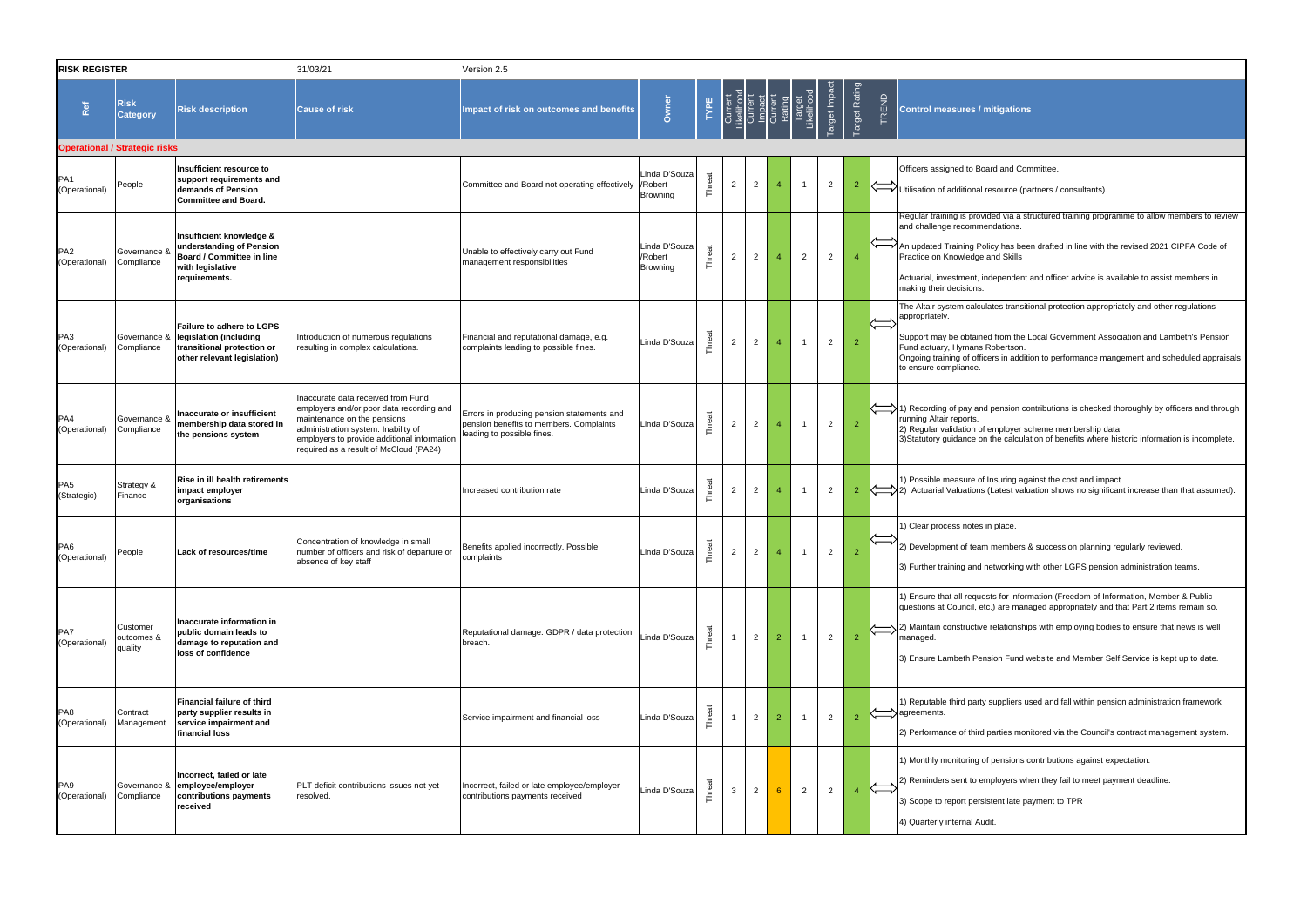| <b>RISK REGISTER</b>            |                                |                                                                                                                     | 31/03/21                                                                                                                            | Version 2.5                                                                                                                                                            |                                      |             |                |                |                |                                                                                          |                |                |              |                                                                                                                                                                                                                                                                                                                                                                                                                                                                                                                                                                                                                                      |
|---------------------------------|--------------------------------|---------------------------------------------------------------------------------------------------------------------|-------------------------------------------------------------------------------------------------------------------------------------|------------------------------------------------------------------------------------------------------------------------------------------------------------------------|--------------------------------------|-------------|----------------|----------------|----------------|------------------------------------------------------------------------------------------|----------------|----------------|--------------|--------------------------------------------------------------------------------------------------------------------------------------------------------------------------------------------------------------------------------------------------------------------------------------------------------------------------------------------------------------------------------------------------------------------------------------------------------------------------------------------------------------------------------------------------------------------------------------------------------------------------------------|
| Ref                             | <b>Risk</b><br><b>Category</b> | <b>Risk description</b>                                                                                             | <b>Cause of risk</b>                                                                                                                | Impact of risk on outcomes and benefits                                                                                                                                | Owner                                | TYPE        |                |                |                | Current<br>Likelihood<br>Current<br>Current<br>Current<br>Rating<br>Target<br>Likelihood | Target Impac   | Target Rating  | TREND        | <b>Control measures / mitigations</b>                                                                                                                                                                                                                                                                                                                                                                                                                                                                                                                                                                                                |
| <b>PA10</b><br>(Operational)    | Information<br>Governance      | Cyber Risk                                                                                                          | Increased risk of fraud and loss of data<br>from laptops due to increased home<br>working.                                          | Data breaches. Fraudulent activity resulting in<br>loss of benefits to Fund members or next of<br>kin. Possible fines.                                                 | Linda D'Souza                        | Threat      |                | 2              | $\overline{2}$ | $\overline{1}$                                                                           | $\overline{2}$ | $\overline{2}$ |              | 1) Adherence to the Council's home working policy.<br>2) Ensure officers and Committee/Board members have an understanding of relevant cybe<br>security processes.<br>[3] Paper copies with sensitive data not taken home (e.g. original birth certificates).<br>4) Movement towards provision of electronic documents instead of hard copy (from March<br>2020)<br>5) encrypted documentation and secure passwords.                                                                                                                                                                                                                 |
| <b>PA11</b><br>(Operational)    | Governance &<br>Compliance     | <b>Systems failures</b>                                                                                             | The risk of loss, disruption or damage to<br>the Fund or its members as a result of the<br>failure of its IT systems and processes. | Pensioners do not receive their pension<br>payment. Payments to members and third<br>parties not made (refunds, retirement lump<br>sum, death grant, Tax Office etc.). | Linda D'Souza                        | Threat      | $\overline{2}$ | $\overline{2}$ |                |                                                                                          | $\overline{2}$ | $\overline{2}$ |              | 1) Pension Fund Disaster Recovery Plan in place.<br>2)<br>$\overline{\left\langle \right\rangle}$ Cloud based pensions system along with system backup.                                                                                                                                                                                                                                                                                                                                                                                                                                                                              |
| <b>PA12</b><br>(Operational)    | Governance &<br>Compliance     | Governance review - Risks                                                                                           | Governance review identies fundamental<br>issues that significantly impact the pension Adverse impact on the Pension Fund<br>fund.  |                                                                                                                                                                        | Linda D'Souza                        | Threat      | $\overline{2}$ | $\overline{2}$ |                |                                                                                          | $\overline{2}$ | $\overline{2}$ |              | $\left\langle \right\rangle$ Prompt action to respond to/rectify identified issue and continual assessments carried out                                                                                                                                                                                                                                                                                                                                                                                                                                                                                                              |
| <b>PA13</b><br>(Operational)    | Growth &<br>Opportunities      | <b>Governance review -</b><br><b>Opportunities</b>                                                                  | Governance review identifies opportunities<br>to improve service efficiency                                                         | Improved service                                                                                                                                                       | Linda D'Souza                        | Opportunity | $\overline{4}$ | 2              | -8             | $\overline{4}$                                                                           | $\overline{4}$ | $-16$          |              | Business improvements identified (pensions workflow and document management).                                                                                                                                                                                                                                                                                                                                                                                                                                                                                                                                                        |
| PA14<br>(Strategic)             | Strategy &<br>Finance          | Bond yields fall                                                                                                    |                                                                                                                                     | Leading to an increase in value of liabilities: a<br>0.1% reduction in the discount rate will<br>increase the liability valuation by 2%                                | Robert<br>Browning                   | Threat      | $\overline{c}$ | $\overline{2}$ |                | $\overline{2}$                                                                           | $\overline{2}$ | $\overline{4}$ |              | 1) The actuarial funding navigator report is received quarterly and provides an early warnir<br>of any potential problems.<br>$\langle \text{---} \rangle$ 2) Early consultation with the actuary will take place with regard to the next actuarial valuat<br>in 2022.<br>3) Current investment strategy review has addressed liability protection.                                                                                                                                                                                                                                                                                  |
| PA <sub>15</sub><br>(Strategic) | Strategy &<br>Finance          | Pay & price inflation is<br>significantly more or less<br>than anticipated                                          |                                                                                                                                     | An increase in CPI inflation by 0.1% will<br>increase the liability valuation by 1.4%                                                                                  | Robert<br><b>Browning</b>            | Threat      |                | $\overline{2}$ | $\overline{2}$ | $\overline{1}$                                                                           | $\overline{2}$ | $\overline{2}$ | $\Leftarrow$ | 1) Fund employers should monitor own experience.<br>2) Assumptions made on pay and price inflation (for the purposes of IAS19/FRS102 and<br>actuarial valuations) should be long term assumptions.<br>3) The fund holds investment in corporate bonds to mitigate some of the risk.<br>4) Current investment strategy review has addressed liability protection.                                                                                                                                                                                                                                                                     |
| PA16<br>(Strategic)             | Strategy &<br>Finance          | Pensioners living longer                                                                                            |                                                                                                                                     | Adding one year to life expectancy will increase Robert<br>the future service rate by 0.8%                                                                             | Browning                             | Threat      |                | $\overline{4}$ |                |                                                                                          | $\overline{4}$ | $\overline{4}$ |              | 1) The actuary Hymans Robertson use long term longevity projections in the actuarial<br>valuation process.<br>[2] Lambeth has joined Club Vita, which looks at mortality rates that are employer specific.                                                                                                                                                                                                                                                                                                                                                                                                                           |
| <b>PA17</b><br>(Strategic)      | Strategy &<br>Finance          | <b>Actuarial Valuation</b>                                                                                          |                                                                                                                                     | Impact of increases to employer contributions                                                                                                                          | Robert<br>Browning/<br>Linda D'Souza | Threat      | $\overline{c}$ | $\overline{2}$ |                | $\overline{1}$                                                                           | $\overline{2}$ | $\overline{2}$ |              | 1) Officers consult and engage with employer organisations in conjunction with the actuary<br>during the valuation process. The latest FSS will be issued to employers for comment and<br>Employer Forum will be arranged during the consultation period.<br>(2) Actuary will assist where appropriate with stabilisation and phasing in processes. 3)<br>Allowance for possible increases to be made within budgets.<br>4) Committee sign-off would be sought.                                                                                                                                                                      |
| PA18<br>(Strategic)             | Strategy &<br>Finance          | The London CIV and all<br><b>Investment Managers fail to</b><br>achieve performance targets<br>over the longer term |                                                                                                                                     | A shortfall of 0.1% on the investment target will Robert<br>result in an annual impact of £2.6m                                                                        | <b>Browning</b>                      | Threat      |                | $\overline{4}$ |                | $\overline{1}$                                                                           | $\overline{4}$ | $\overline{4}$ |              | 1) The Investment Management Agreements clearly state Lambeth Pension Fund's<br>expectations in terms of performance targets.<br>2) The LCIV and Investment manager performance is reviewed on a quarterly basis.<br>3) Pensions Committee should be positioned to move quickly if it is felt that targets will not<br>4) The Fund's investment management structure is highly diversified, which lessens the<br>impact of manager risk compared with less diversified structures.<br>5) Update on the LCIV is a standing item on the Committee's agenda, with a presentation<br>from the LCIV once a year at the Committee meeting. |
| <b>PA19</b><br>(Strategic)      | Strategy &<br>Finance          | Inappropriate long-term<br>investment strategy                                                                      |                                                                                                                                     | Impact of increases to employer contributions                                                                                                                          | Robert<br>Browning                   | Threat      |                | $\overline{4}$ | $\overline{4}$ | $\overline{1}$                                                                           | $\overline{4}$ |                |              | 1) Use of investment consultants to monitor investment strategy.<br>2) Setting of Fund specific benchmark relevant to the current position of fund liabilities.<br>3) Overall asset allocation regularly monitored by the Pensions committee.<br>[4] Fund manager targets set based on market benchmarks or absolute return measures.                                                                                                                                                                                                                                                                                                |
| <b>PA20</b><br>(Strategic)      | Strategy &<br>Finance          | Asset reallocations in<br>volatile markets                                                                          |                                                                                                                                     | May lock in past losses                                                                                                                                                | Robert<br>Browning                   | Threat      |                | $\overline{2}$ |                |                                                                                          | $\overline{2}$ | $\overline{2}$ |              | (1) Committee takes a long term view of strategic asset allocation.<br>2) Committee acts on advice from external parties.                                                                                                                                                                                                                                                                                                                                                                                                                                                                                                            |

| <b>Control measures / mitigations</b>                                                                                                                                                                                                                                                                                                                                                                                                                                                                                                                                                                                                           |
|-------------------------------------------------------------------------------------------------------------------------------------------------------------------------------------------------------------------------------------------------------------------------------------------------------------------------------------------------------------------------------------------------------------------------------------------------------------------------------------------------------------------------------------------------------------------------------------------------------------------------------------------------|
| 1) Adherence to the Council's home working policy.<br>2) Ensure officers and Committee/Board members have an understanding of relevant cyber<br>security processes.<br>3) Paper copies with sensitive data not taken home (e.g. original birth certificates).<br>4) Movement towards provision of electronic documents instead of hard copy (from March<br>2020)<br>5) encrypted documentation and secure passwords.                                                                                                                                                                                                                            |
| 1) Pension Fund Disaster Recovery Plan in place.<br>2)<br>Cloud based pensions system along with system backup.                                                                                                                                                                                                                                                                                                                                                                                                                                                                                                                                 |
| Prompt action to respond to/rectify identified issue and continual assessments carried out.                                                                                                                                                                                                                                                                                                                                                                                                                                                                                                                                                     |
| Business improvements identified (pensions workflow and document management).                                                                                                                                                                                                                                                                                                                                                                                                                                                                                                                                                                   |
| 1) The actuarial funding navigator report is received quarterly and provides an early warning<br>of any potential problems.<br>2) Early consultation with the actuary will take place with regard to the next actuarial valuation<br>in 2022.<br>3) Current investment strategy review has addressed liability protection.                                                                                                                                                                                                                                                                                                                      |
| 1) Fund employers should monitor own experience.<br>2) Assumptions made on pay and price inflation (for the purposes of IAS19/FRS102 and<br>actuarial valuations) should be long term assumptions.<br>3) The fund holds investment in corporate bonds to mitigate some of the risk.<br>4) Current investment strategy review has addressed liability protection.                                                                                                                                                                                                                                                                                |
| 1) The actuary Hymans Robertson use long term longevity projections in the actuarial<br>valuation process.<br>2) Lambeth has joined Club Vita, which looks at mortality rates that are employer specific.                                                                                                                                                                                                                                                                                                                                                                                                                                       |
| 1) Officers consult and engage with employer organisations in conjunction with the actuary<br>during the valuation process. The latest FSS will be issued to employers for comment and an<br>Employer Forum will be arranged during the consultation period.<br>2) Actuary will assist where appropriate with stabilisation and phasing in processes.<br>3)<br>Allowance for possible increases to be made within budgets.<br>4) Committee sign-off would be sought.                                                                                                                                                                            |
| 1) The Investment Management Agreements clearly state Lambeth Pension Fund's<br>expectations in terms of performance targets.<br>2) The LCIV and Investment manager performance is reviewed on a quarterly basis.<br>3) Pensions Committee should be positioned to move quickly if it is felt that targets will not be<br>met.<br>4) The Fund's investment management structure is highly diversified, which lessens the<br>impact of manager risk compared with less diversified structures.<br>5) Update on the LCIV is a standing item on the Committee's agenda, with a presentation<br>from the LCIV once a year at the Committee meeting. |
| 1) Use of investment consultants to monitor investment strategy.<br>2) Setting of Fund specific benchmark relevant to the current position of fund liabilities.<br>3) Overall asset allocation regularly monitored by the Pensions committee.<br>4) Fund manager targets set based on market benchmarks or absolute return measures.                                                                                                                                                                                                                                                                                                            |
| 1) Committee takes a long term view of strategic asset allocation.                                                                                                                                                                                                                                                                                                                                                                                                                                                                                                                                                                              |